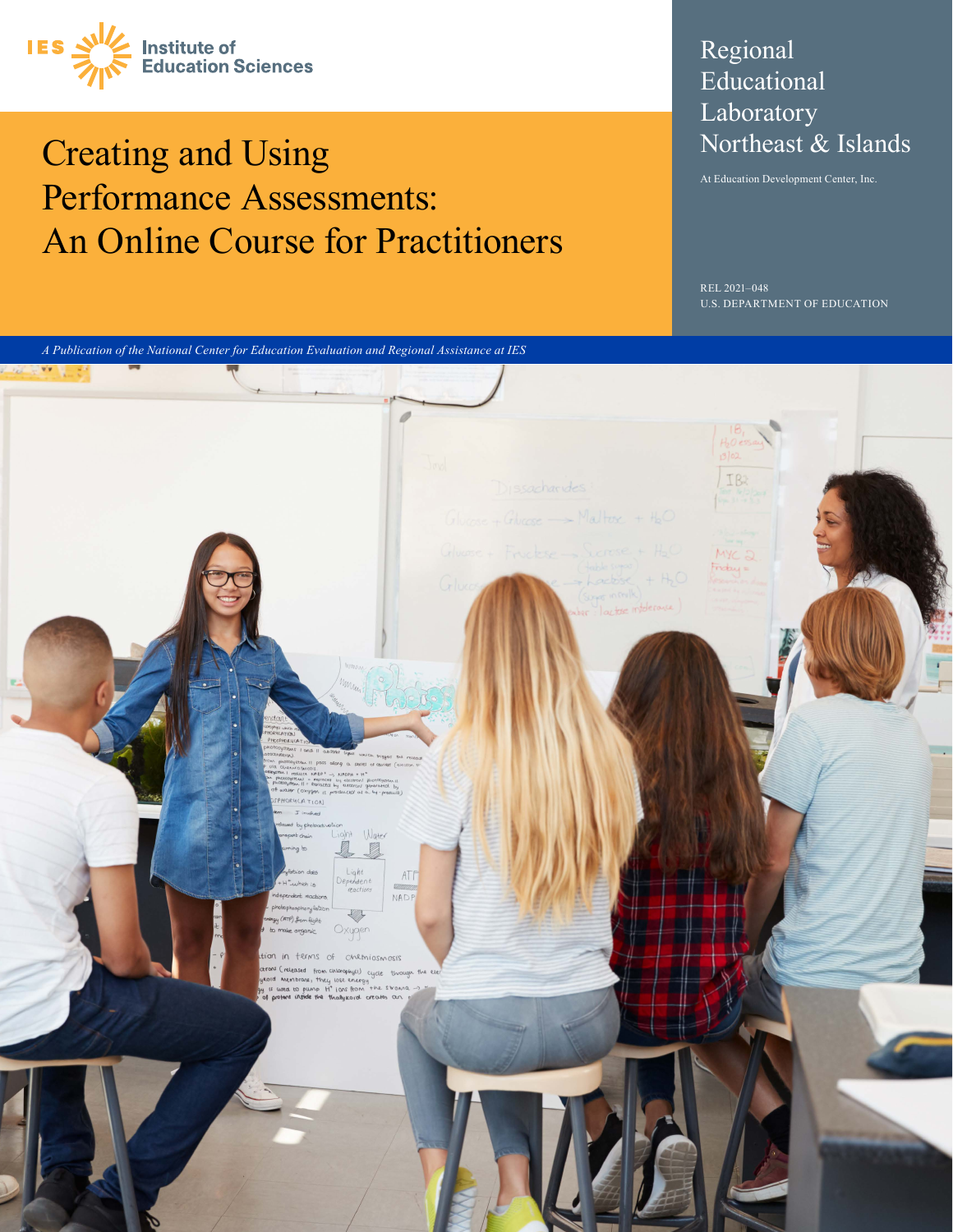### **Creating and Using Performance Assessments: An Online Course for Practitioners**

*- Developed by Jessica Bailey, Jill Marcus, Nancy Gerzon, and Heidi Early -Hersey* **November 2020** 

 **This self-paced online course provides educators with detailed information on creating and using performance assessments. Through five 30-minute modules, practitioners, instructional leaders, and administrators will learn the foundational concepts of assessment literacy and how to develop, score, a comprehensive assessment system. and use performance assessments. They will also learn about the role of performance assessment within**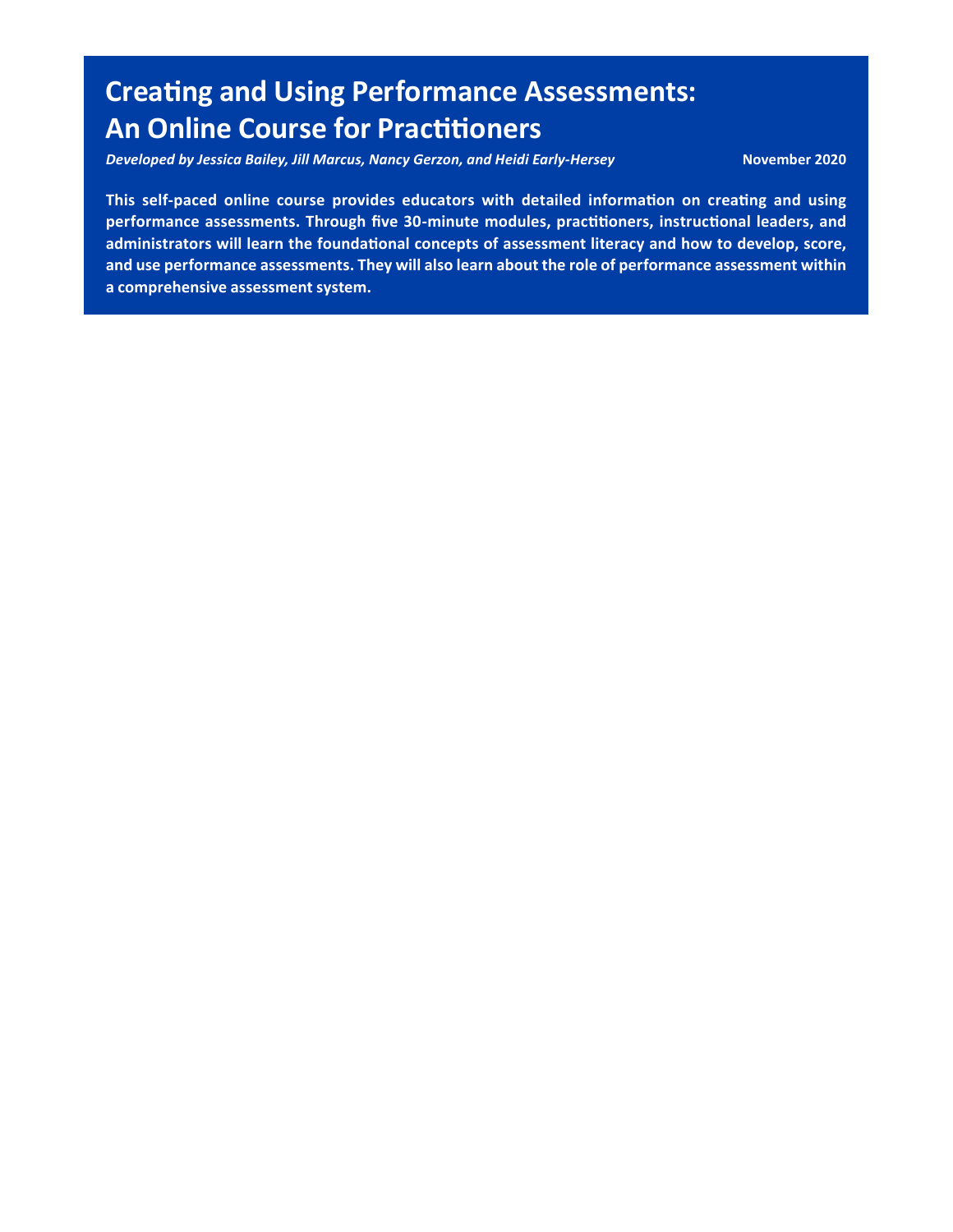# **Creating and using performance assessments**

This course provides guidance to help practitioners, instructional leaders, and administrators develop a performance assessment appropriate to their needs. Performance assessments are assessments that require students to craft their own responses to problems by constructing an answer, producing a product, or performing an activity (Parsi & Darling-Hammond, 2015).

Research has shown that performance assessments can produce positive instructional changes in classrooms (Koretz et al., 1996) and improve teaching (Darling-Hammond & Wood, 2008). In particular, performance assessments can support teachers in developing strategies to deepen students' critical thinking and problem-solving (Faxon-Mills et al., 2013). Their use is also associated with student skill development, student engagement, and postsecondary success (Foote, 2005) and with stronger understanding of complex concepts (Chung & Baker, 2003). Performance assessments ideally take place within a comprehensive, balanced assessment system that includes a variety of instruments and processes to produce information and data for stakeholders (Gong, 2010).

Through the course's five modules, which are based on seminal and current research on assessment literacy, performance assessment, and balanced assessment systems, users will:

- Increase their proficiency in basic concepts of assessment literacy.
- • Increase their understanding of performance assessment, including the purpose, application, scoring process, and use of results.
- Become familiar with performance assessment strategies, including how to engage students in development and scoring processes and how to facilitate collaboration among teachers developing and scoring performance assessments.
- • Learn how to develop high-quality performance assessments and scoring rubrics that are aligned to standards and performance outcomes.
- • Understand the role of performance assessment within a comprehensive assessment system.

The course provides several tools to help users develop their own performance assessment, including a Performance Assessment Development Template and a Performance Assessment Quality and Validation Review Tool. Users who fill out the Performance Assessment Development Template during the course will end up with a complete, high-quality performance assessment.

The course also includes downloadable readings, writing tasks, quizzes, and reflection activities to further users' understanding of the material.

Users can access the course at<https://ies.ed.gov/ncee/edlabs/regions/northeast/onlinetraining/>.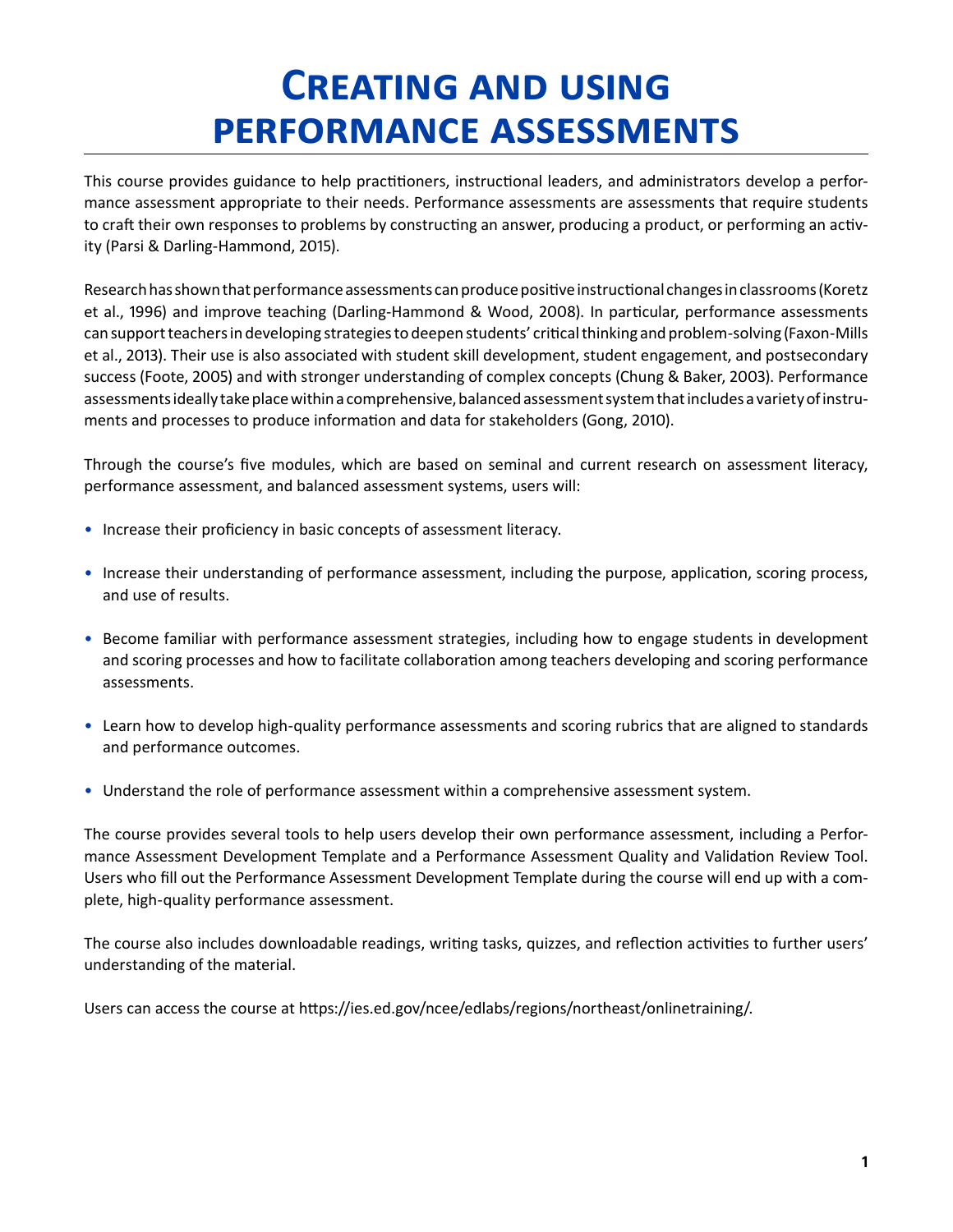### **Module 1: Introduction to Performance Assessment**

This module prepares users to define performance assessment, to articulate the main reasons for using performance assessments, to know when and how to use performance assessments, and to identify the relationship of performance assessment to standards and performance outcomes.

### **Module 2: Developing a Performance Assessment—Part 1**

This module leads users through the first steps and considerations in developing a performance assessment: identifying an assessment's population, specifying the assessment's purpose, unpacking standards, and creating performance outcomes. The module also addresses equity considerations, such as differentiation, fairness, and bias. Users also have the opportunity to begin creating their own performance assessment.

### **Module 3: Developing a Performance Assessment—Part 2**

This module continues the process of developing a performance assessment introduced in Module 2 and covers how to design and prepare a performance assessment, including how to create performance tasks. It provides an overview of strategies for engaging students in developing a performance assessment and explores assessment preparation and administration. The module concludes with a discussion of validity and reliability and their importance in developing a high-quality performance assessment.

#### **Module 4: Developing a Performance Assessment—Part 3**

This module discusses how to create a rubric and engage students in that process and how to use the rubric to evaluate student work. The module also describes how to evaluate a performance assessment for quality and how to conduct a validity check.

#### **Module 5: Perfomance Assessment—The Big Picture and Next Steps**

This module closes out the course by framing performance assessment within the larger context of assessment systems and discussing the role of performance assessment in a comprehensive assessment system. The module explores the types of evidence users can collect from performance assessments and offers ideas for how students, teachers, and school leaders can use the results.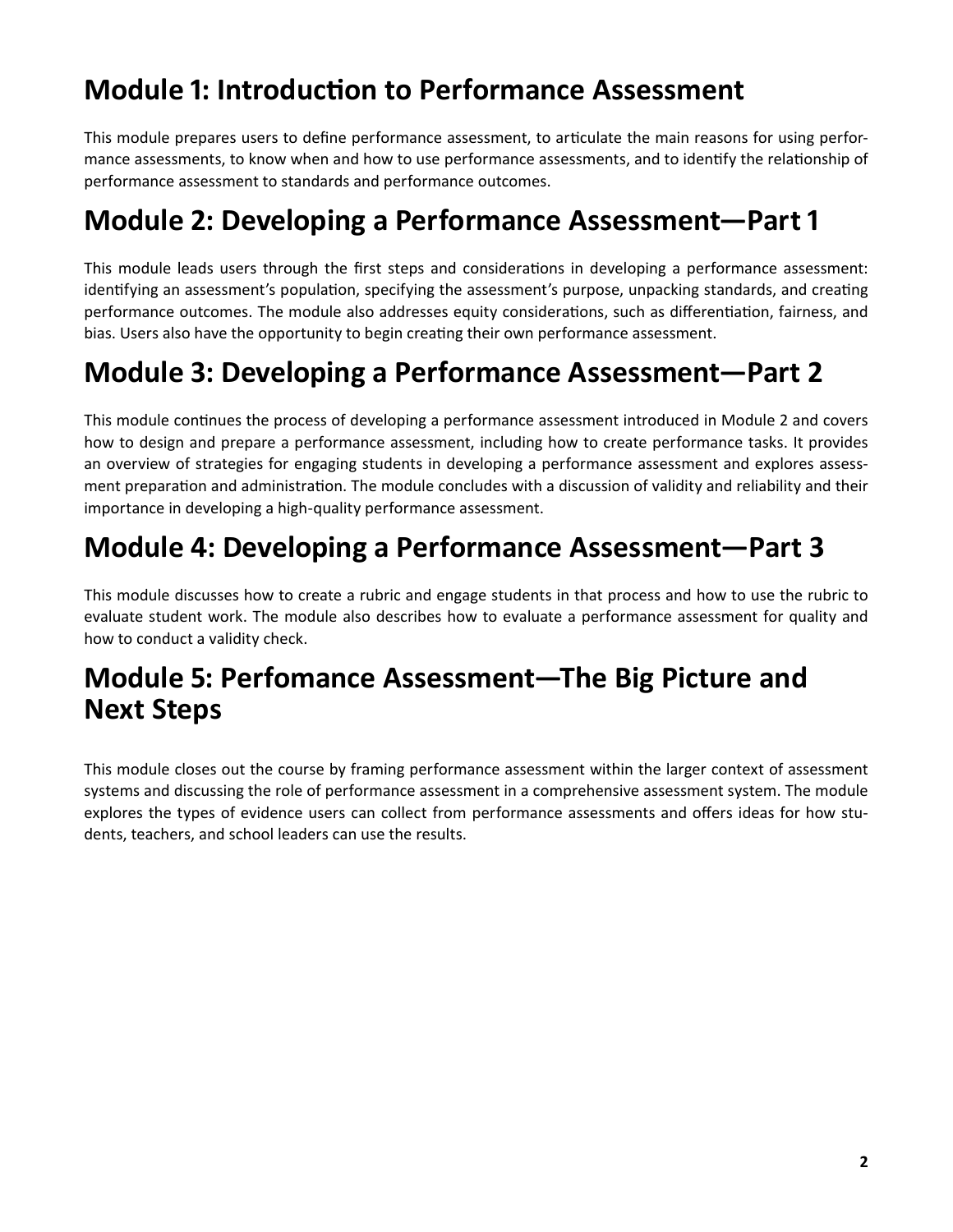## **References**

Banks, K. (2012). Are inferential reading items more susceptible to cultural bias than literal reading items? *Applied Measurement in Education, 25*(3), 220–245. <https://doi.org/10.1080/08957347.2012.687610>.

Chatterji, M. (2003). *Designing and using tools for educational assessment*. Pearson.

- Chung, G. K., & Baker, E. L. (2003). An exploratory study to examine the feasibility of measuring problem-solving processes using a click-through interface. *Journal of Technology, Learning and Assessment*, *2*(2).
- Conley, D. T. (2007). *Toward a more comprehensive conception of college readiness*. Educational Policy Improvement Center.
- Costa, A., & Kallick, B. (2009). *Habits of mind across the curriculum: Practical and creative strategies for teachers*. Association for Supervision and Curriculum Development.
- Council of Chief State School Officers [CCSSO]. (2010). *Common Core State Standards.* National Governors Association Center for Best Practices & CCSSO.
- Darling-Hammond, L., & Wood, G. (2008). *Assessment for the 21st century: Using performance assessments to measure student learning more effectively.* The Forum for Education and Democracy.
- Faxon-Mills, S., Hamilton, L. S., Rudnick, M., & Stecher, B. M. (2013). *New assessments, better instruction? Designing assessment systems to promote instructional improvement.* RAND Corporation.<https://eric.ed.gov/?id=ED561199>.
- Foote, C. J. (2005). The challenge and potential of high-need urban education. *Journal of Negro Education*, *74*(4), 371–381. [https://eric.ed.gov/?id=EJ764599.](https://eric.ed.gov/?id=EJ764599)
- Freedle, R. O. (2003). Correcting the SAT's ethnic and social class bias: A method for reestimating SAT scores. *Harvard Educational Review, 73*(1), 1–43.
- Gong, B., (2010). *Using balanced assessment systems to improve student learning and school capacity: An introduction*. Council of Chief State School Officers and Renaissance Learning. Retrieved August 21, 2017, from: [http://www.ccsso.org/](http://www.ccsso.org/Documents/Balanced%20Assessment%20Systems%20GONG.pdf)  [Documents/Balanced%20Assessment%20Systems%20GONG.pdf](http://www.ccsso.org/Documents/Balanced%20Assessment%20Systems%20GONG.pdf).
- Herman, J. L. (2010). *Coherence: Key to next generation assessment success (AACC report)*. University of California. [https://](https://eric.ed.gov/?id=ED524221)  [eric.ed.gov/?id=ED524221.](https://eric.ed.gov/?id=ED524221)
- Kim, Y., & Yazdian, L. S. (2014). Portfolio assessment and quality teaching. *Theory Into Practice, 53*(3), 220–227. [https://doi.](https://doi.org/10.1080/00405841.2014.916965)  [org/10.1080/00405841.2014.916965](https://doi.org/10.1080/00405841.2014.916965).
- Koretz, D., Mitchell, K., Barron, S., & Keith, S. (1996). *The perceived effects of the Maryland school performance assessment program.* University of California, Los Angeles, Center for Research on Evaluation, Standards, and Student Assessment.
- McKown, C., & Weinstein, R. S. (2008). Teacher expectations, classroom context, and the achievement gap. *Journal of School Psychology, 46*(3), 235–261.
- McTighe, J. (2018). Three key questions on measuring learning. *Educational Leadership, 75*(5). [https://eric.](https://eric.ed.gov/?id=EJ1170083)  [ed.gov/?id=EJ1170083](https://eric.ed.gov/?id=EJ1170083).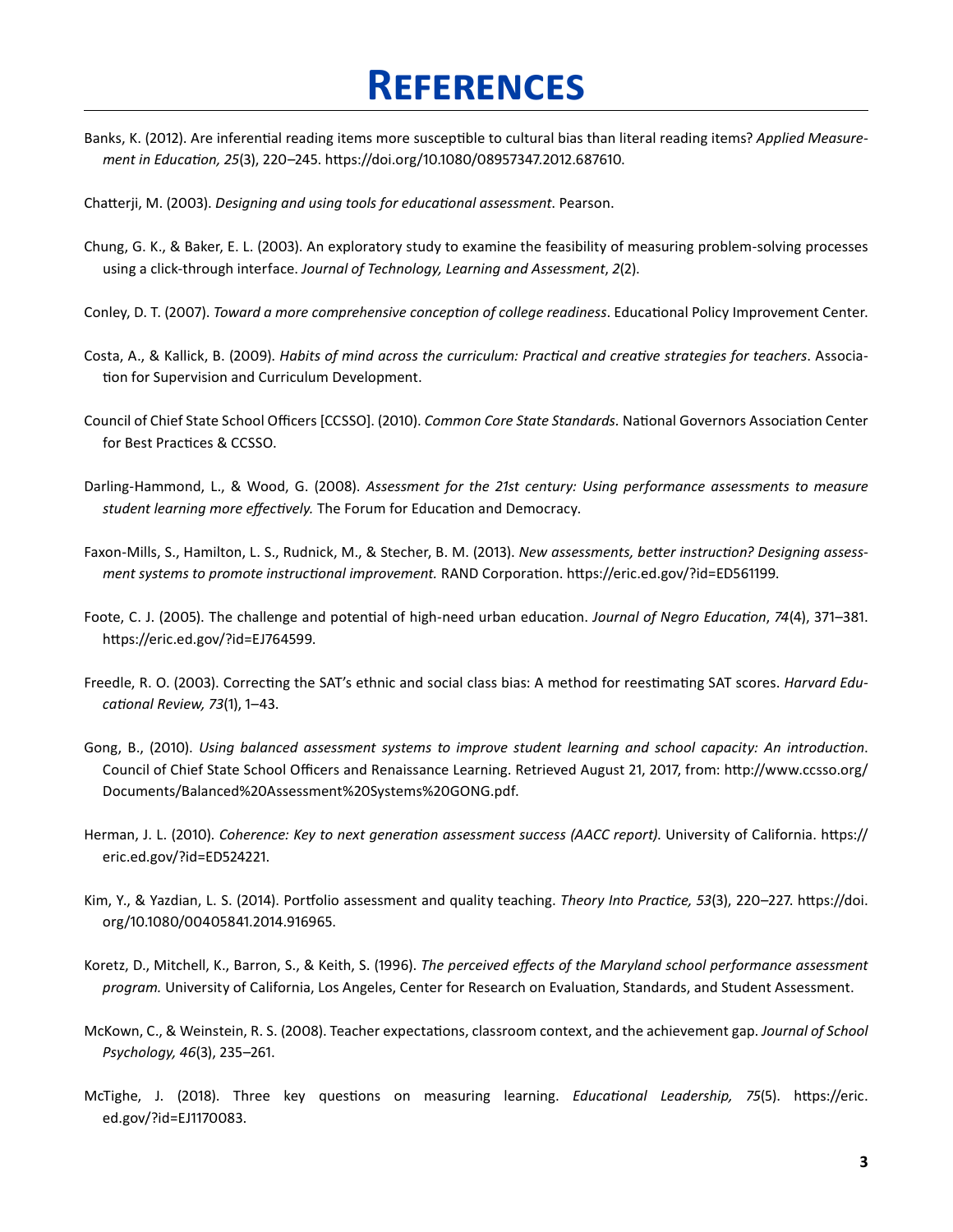National Research Council. (2001). *Knowing what students know: The science and design of educational assessment*. National Academy of Sciences.

National Research Council. (2011). *Assessing 21st century skills: Summary of a workshop*. The National Academies Press.

- National Task Force on Assessment Education for Teachers. (2015). *Assessment literacy defined*. [https://assessmentliteracy.](https://assessmentliteracy.org/wp-content/uploads/Assessment-Literacy-Definition.pdf) [org/wp-content/uploads/Assessment-Literacy-Definition.pdf](https://assessmentliteracy.org/wp-content/uploads/Assessment-Literacy-Definition.pdf).
- Parsi, A., & Darling-Hammond, L. (2015). *Performance assessments: How state policy can advance assessments for 21st century learning.* White Paper. National Association of State Boards of Education. [https://eric.ed.gov/?id=ED562629.](https://eric.ed.gov/?id=ED562629)
- Perie, M., Marion, S., & Gong, B. (2009). Moving toward a comprehensive assessment system: A framework for considering interim assessments. *Educational Measurement: Issues and Practice, 28*(3), 5–13. <https://eric.ed.gov/?id=EJ853799>.
- English-speaking Hispanic and European American children from low-income families. *Topics in Early Childhood Special*  Qi, C. H., & Marley, S. C. (2009). Differential item functioning analysis of the Preschool Language Scale-4 between *Education, 29*(3), 171–180.<https://doi.org/10.1177/0271121409332674>.
- pean American children in Head Start programs. *Topics in Early Childhood Special Education*, *31*(2), 89–98. [https://doi.](https://doi.org/10.1177/0271121410391108)  Qi, C. H., & Marley, S. C. (2011). Validity study of the Preschool Language Scale-4 with English-speaking Hispanic and Euro[org/10.1177/0271121410391108](https://doi.org/10.1177/0271121410391108).
- Ramsey, P. A. (1993). Sensitivity review: The ETS Experience as a Case Study. In P. W. Holland & H. Wainer (Eds.), *Differential item functioning* (pp. 367–389). Lawrence Erlbaum Associates.
- Solano-Flores, G., & Nelson-Barber, S. (2001). On the cultural validity of science assessments. *Journal of Research in Science Teaching*, *38(*5), 553–573.<https://doi.org/10.1002/tea.1018>.
- Tenenbaum, H. R., & Ruck, M. D. (2007). Are teachers' expectations different for racial minority than for European American students? A meta-analysis. *Journal of Educational Psychology, 99*(2), 253–273. [https://eric.ed.gov/?id=EJ766318.](https://eric.ed.gov/?id=EJ766318)
- Vander Ark, T., & Ryerse, M. (2018, August 31). *Better formative feedback: Work worth doing in a place worth being* [Web log post]. Retrieved March 1, 2018, from [http://blogs.edweek.org/edweek/on\\_innovation/2017/08/better\\_formative\\_](http://blogs.edweek.org/edweek/on_innovation/2017/08/better_formative_feedback_work_worth_doing_in_a_place_worth_being.html) feedback work worth doing in a place worth being.html.
- Wiggins, G. (1996). Practicing what we preach in designing authentic assessments. *Educational Leadership*, *54*(4), 1–5. Retrieved March 1, 2018, from [http://www.ascd.org/publications/educational-leadership/dec96/vol54/num04/](http://www.ascd.org/publications/educational-leadership/dec96/vol54/num04/Practicing-What-We-Preach-in-Designing-Authentic-Assessments.aspx)  [Practicing-What-We-Preach-in-Designing-Authentic-Assessments.aspx](http://www.ascd.org/publications/educational-leadership/dec96/vol54/num04/Practicing-What-We-Preach-in-Designing-Authentic-Assessments.aspx)

Wiggins, G., & McTighe, J. (1998). *Understanding by design*. Association for Supervision and Curriculum Development.